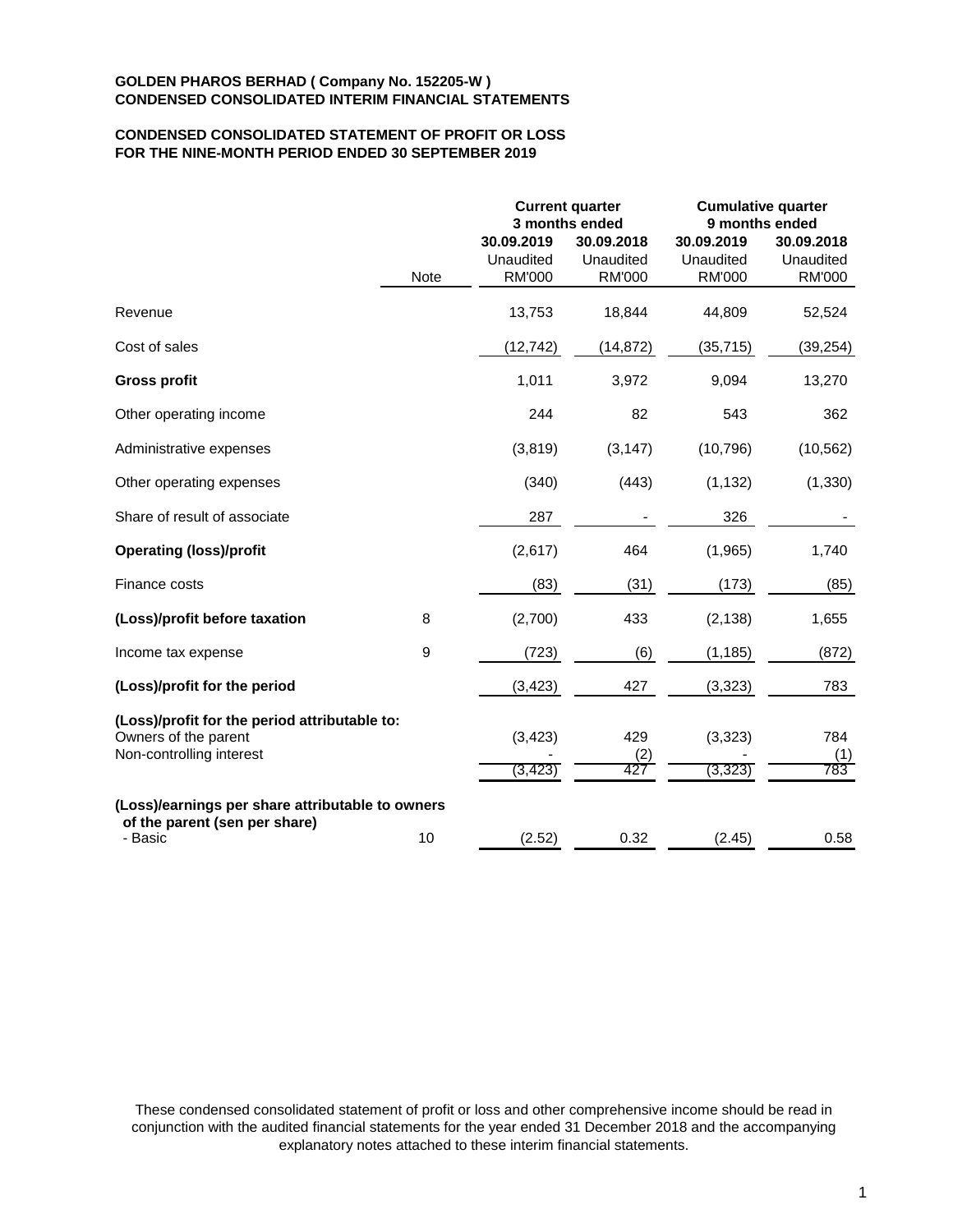# **CONDENSED CONSOLIDATED STATEMENT OF PROFIT OR LOSS AND OTHER COMPREHENSIVE INCOME FOR THE NINE-MONTH PERIOD ENDED 30 SEPTEMBER 2019 (CONTINUED)**

|                                                                                                                          |      | 30.09.2019                 | <b>Current quarter</b><br>3 months ended<br>30.09.2018 | 30.09.2019                 | <b>Cumulative quarter</b><br>9 months ended<br>30.09.2018 |
|--------------------------------------------------------------------------------------------------------------------------|------|----------------------------|--------------------------------------------------------|----------------------------|-----------------------------------------------------------|
|                                                                                                                          | Note | Unaudited<br><b>RM'000</b> | Unaudited<br><b>RM'000</b>                             | Unaudited<br><b>RM'000</b> | Unaudited<br>RM'000                                       |
| (Loss)/profit for the period                                                                                             |      | (3, 423)                   | 427                                                    | (3,323)                    | 783                                                       |
| Other comprehensive income                                                                                               |      |                            |                                                        |                            |                                                           |
| Other comprehensive income to be reclassified<br>to profit or loss in subsequent periods:                                |      |                            |                                                        |                            |                                                           |
| Net (loss)/gain on fair value changes of fair value through<br>other comprehensive income ("FVTOCI")<br>financial assets |      | (82)                       | 58                                                     | 70                         | (725)                                                     |
| Other comprehensive (loss)/income for the<br>period, net of tax                                                          |      | (82)                       | 58                                                     | 70                         | (725)                                                     |
| Total comprehensive (loss)/income for the period,<br>net of tax                                                          |      | (3,505)                    | 485                                                    | (3,253)                    | 58                                                        |
| Total comprehensive (loss)/income for the period,<br>net of tax attributable to:                                         |      |                            |                                                        |                            |                                                           |
| Owners of the parent<br>Non-controlling interest                                                                         |      | (3,505)<br>(3,505)         | 487<br>(2)<br>485                                      | (3,253)<br>(3,253)         | 59<br>(1)<br>58                                           |

These condensed consolidated statement of profit or loss and other comprehensive income should be read in conjunction with the audited financial statements for the year ended 31 December 2018 and the accompanying explanatory notes attached to these interim financial statements.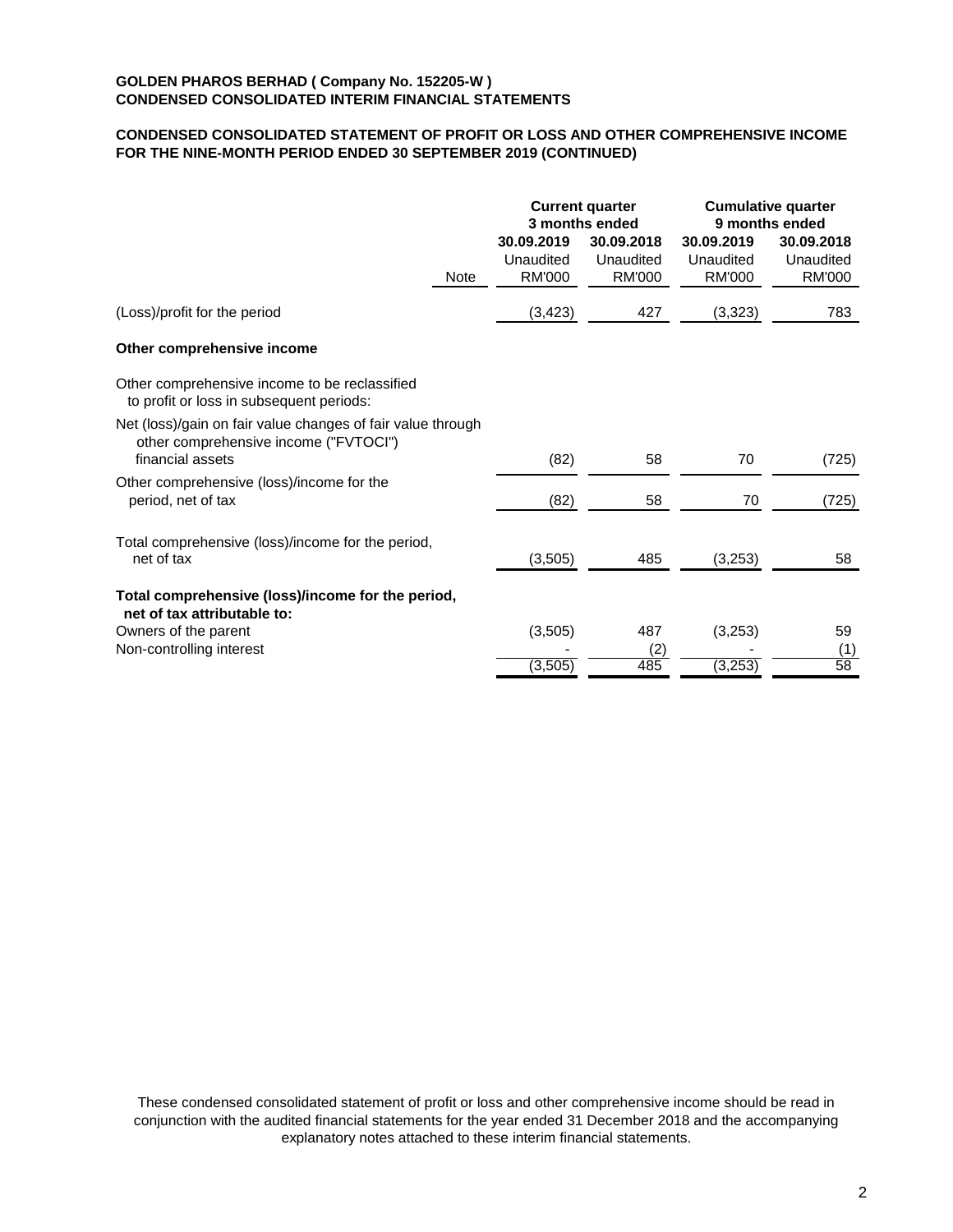### **CONDENSED CONSOLIDATED STATEMENT OF FINANCIAL POSITION AS AT 30 SEPTEMBER 2019**

|                                             |      | 30.09.2019    | 31.12.2018    | 01.01.2018    |
|---------------------------------------------|------|---------------|---------------|---------------|
|                                             |      | Unaudited     | Unaudited     | Unaudited     |
|                                             | Note | <b>RM'000</b> | <b>RM'000</b> | <b>RM'000</b> |
|                                             |      |               | (restated)    | (restated)    |
| <b>Assets</b>                               |      |               |               |               |
| <b>Non-current assets</b>                   |      |               |               |               |
| Property, plant and equipment               | 11   | 48,962        | 50,301        | 52,687        |
| Investment properties                       |      | 11,988        | 12,162        | 12,395        |
| Goodwill                                    | 12   |               |               |               |
| Investment in associates                    |      | 2,508         | 2,217         | 1,918         |
| Deferred tax assets                         |      | 643           | 598           | 789           |
| Investment securities                       | 13   | 1,433         | 1,364         | 2,434         |
|                                             |      | 65,534        | 66,642        | 70,223        |
| <b>Current assets</b>                       |      |               |               |               |
| Inventories                                 |      | 10,091        | 7,288         | 7,565         |
| Trade and other receivables                 |      | 17,576        | 17,186        | 20,019        |
| Tax recoverable                             |      | 354           | 654           | 2,121         |
| Cash and bank balances                      | 14   | 19,547        | 19,118        | 11,413        |
|                                             |      | 47,568        | 44,246        | 41,118        |
|                                             |      |               |               |               |
| <b>Total assets</b>                         |      | 113,102       | 110,888       | 111,341       |
| <b>Equity and liabilities</b>               |      |               |               |               |
| <b>Equity</b>                               |      |               |               |               |
| Share capital                               | 15   | 68,447        | 68,192        | 67,898        |
| Retained earnings                           |      | 22,167        | 27,227        | 27,467        |
| Other reserves                              |      | (21, 383)     | (21, 556)     | (20, 521)     |
| Equity attributable to owners of the parent |      | 69,231        | 73,863        | 74,844        |
| Non-controlling interest                    |      |               |               | 29            |
| <b>Total equity</b>                         |      | 69,231        | 73,863        | 74,873        |
| <b>Non-current liabilities</b>              |      |               |               |               |
| Retirement benefit obligations              |      | 7,549         | 7,368         | 8,906         |
| Borrowings                                  | 16   | 10,563        | 1,271         | 797           |
|                                             |      | 18,112        | 8,639         | 9,703         |
|                                             |      |               |               |               |
| <b>Current liabilities</b>                  |      |               |               |               |
| Retirement benefit obligations              |      | 279           | 992           | 400           |
| <b>Borrowings</b>                           | 16   | 2,251         | 496           | 837           |
| Trade and other payables                    |      | 23,229        | 26,898        | 25,528        |
|                                             |      | 25,759        | 28,386        | 26,765        |
| <b>Total liabilities</b>                    |      | 43,871        | 37,025        | 36,468        |
| <b>Total equity and liabilities</b>         |      | 113,102       | 110,888       | 111,341       |
|                                             |      |               |               |               |
| Net assets per share attributable to        |      |               |               |               |
| owners of the parent ("RM")                 |      | 0.51          | 0.55          | 0.56          |

These condensed consolidated statement of financial position should be read in conjunction with the audited financial statements for the year ended 31 December 2018 and the accompanying explanatory notes attached to these interim financial statements.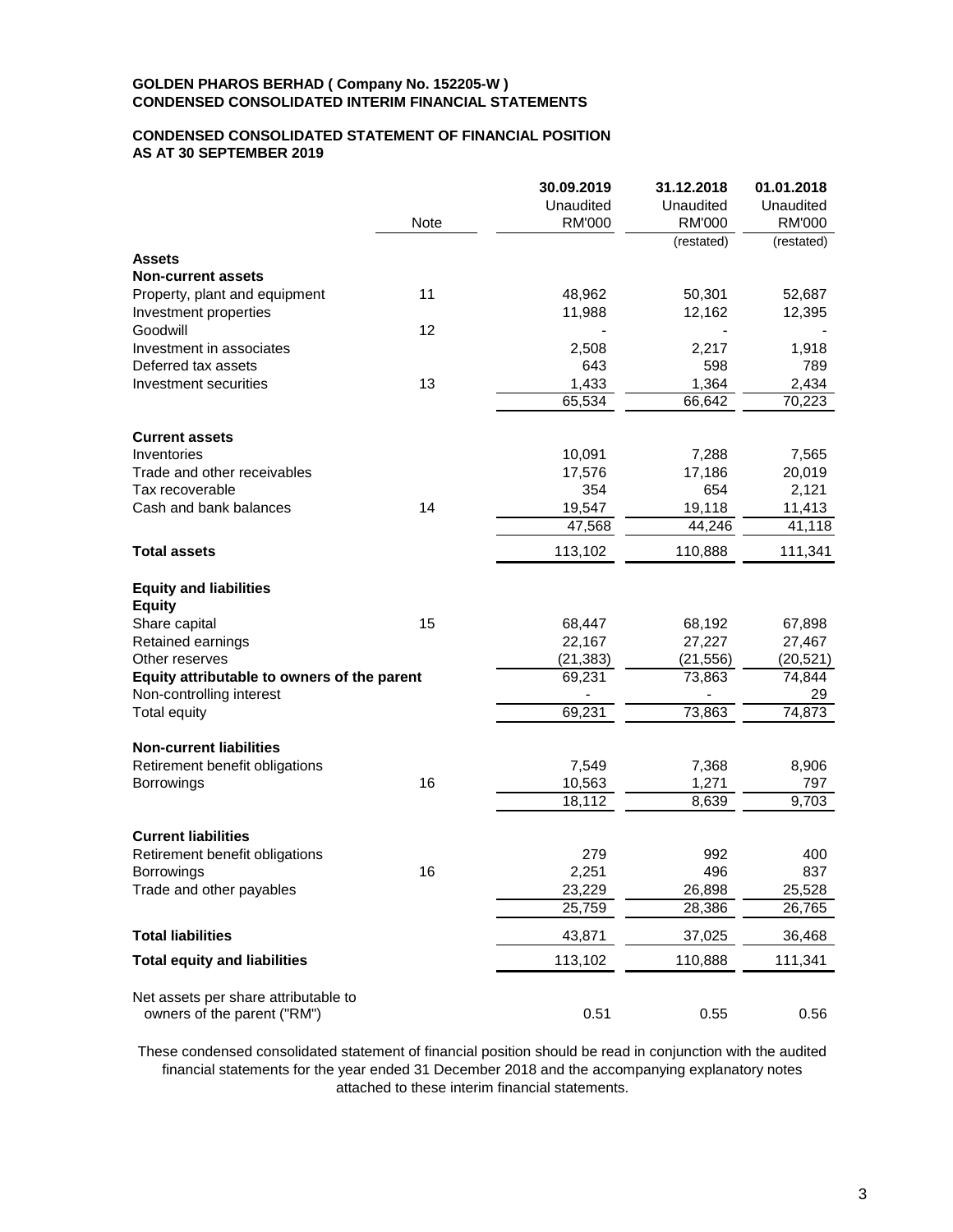#### **CONDENSED CONSOLIDATED STATEMENT OF CHANGES IN EQUITY FOR THE NINE-MONTH PERIOD ENDED 30 SEPTEMBER 2019**

|                                                                                                                                                                                                     |             | Attributable to owners of the parent    |                                          |                                                       |                                              |                                        |                                                                  |                                                       |                                                                |                                                  |
|-----------------------------------------------------------------------------------------------------------------------------------------------------------------------------------------------------|-------------|-----------------------------------------|------------------------------------------|-------------------------------------------------------|----------------------------------------------|----------------------------------------|------------------------------------------------------------------|-------------------------------------------------------|----------------------------------------------------------------|--------------------------------------------------|
|                                                                                                                                                                                                     |             |                                         |                                          | <b>Non-distributal Distributable</b>                  |                                              |                                        | Non-distributable                                                |                                                       |                                                                |                                                  |
|                                                                                                                                                                                                     | <b>Note</b> | Equity,<br>total<br><b>RM'000</b>       | <b>Share</b><br>capital<br><b>RM'000</b> | <b>Total</b><br>retained<br>earnings<br><b>RM'000</b> | Other<br>reserves,<br>total<br><b>RM'000</b> | Fair value<br>reserve<br><b>RM'000</b> | <b>Equity</b><br>contribution<br>from<br>owners<br><b>RM'000</b> | Reserve<br>arising<br>from<br>merger<br><b>RM'000</b> | <b>Employee</b><br>share<br>option<br>reserve<br><b>RM'000</b> | Non-<br>controlling<br>interest<br><b>RM'000</b> |
| Opening balance at 1 January 2019<br>- As previously stated                                                                                                                                         |             | 75,641                                  | 68,192                                   | 29,005                                                | (21, 556)                                    | (134)                                  | 1,262                                                            | (22, 718)                                             | 34                                                             |                                                  |
| - Prior year adjustments<br>As at 1 January 2019, as restated                                                                                                                                       | 4           | (1,778)<br>73,863                       | 68,192                                   | (1,778)<br>27,227                                     | (21, 556)                                    | (134)                                  | 1,262                                                            | (22, 718)                                             | 34                                                             |                                                  |
| Loss for the period<br>Other comprehensive income                                                                                                                                                   |             | (3,323)                                 |                                          | (3,323)                                               |                                              |                                        |                                                                  |                                                       |                                                                |                                                  |
| - Net gain on fair value changes of FVTOCI financial<br>assets                                                                                                                                      |             | 70                                      |                                          |                                                       | 70                                           | 70                                     |                                                                  |                                                       | $\overline{\phantom{a}}$                                       |                                                  |
| Total comprehensive (loss)/income                                                                                                                                                                   |             | (3,253)                                 | $\overline{\phantom{a}}$                 | (3, 323)                                              | 70                                           | 70                                     | $\overline{\phantom{a}}$                                         | $\overline{\phantom{a}}$                              |                                                                | $\sim$                                           |
| Transaction with owners<br>- Grant of equity-settled share options to employees<br>- Dividend                                                                                                       |             | 358<br>(1,737)                          | 255<br>$\overline{\phantom{a}}$          | (1,737)                                               | 103                                          |                                        |                                                                  |                                                       | 103                                                            |                                                  |
| Closing balance at 30 September 2019                                                                                                                                                                |             | 69,231                                  | 68,447                                   | 22,167                                                | (21, 383)                                    | (64)                                   | 1,262                                                            | (22, 718)                                             | 137                                                            | $\sim$                                           |
| Opening balance at 1 January 2018<br>- As previously stated<br>- Prior year adjustments<br>- Effect of changes in accounting policies<br>As at 1 January 2018, as restated<br>Profit for the period | 4           | 74,425<br>(537)<br>985<br>74,873<br>783 | 67,898<br>67,898                         | 27,019<br>(537)<br>985<br>27,467<br>784               | (20, 521)<br>(20, 521)                       | 935<br>935                             | 1,262<br>1,262                                                   | (22, 718)<br>(22, 718)                                |                                                                | 29<br>29<br>(1)                                  |
| Other comprehensive loss<br>- Net loss on fair value changes of FVTOCI financial<br>assets                                                                                                          |             | (725)                                   |                                          |                                                       | (725)                                        | (725)                                  |                                                                  |                                                       |                                                                |                                                  |
| Total comprehensive income/(loss)                                                                                                                                                                   |             | 58                                      |                                          | 784                                                   | (725)                                        | (725)                                  | $\blacksquare$                                                   |                                                       |                                                                | (1)                                              |
| Closing balance at 30 September 2018                                                                                                                                                                |             | 74,931                                  | 67,898                                   | 28,251                                                | (21, 246)                                    | 210                                    | 1,262                                                            | (22, 718)                                             |                                                                | 28                                               |

These condensed consolidated statement of changes in equity should be read in conjunction with the audited financial statements for the year ended 31 December 2018 and the accompanying explanatory notes attached to these interim financial statements.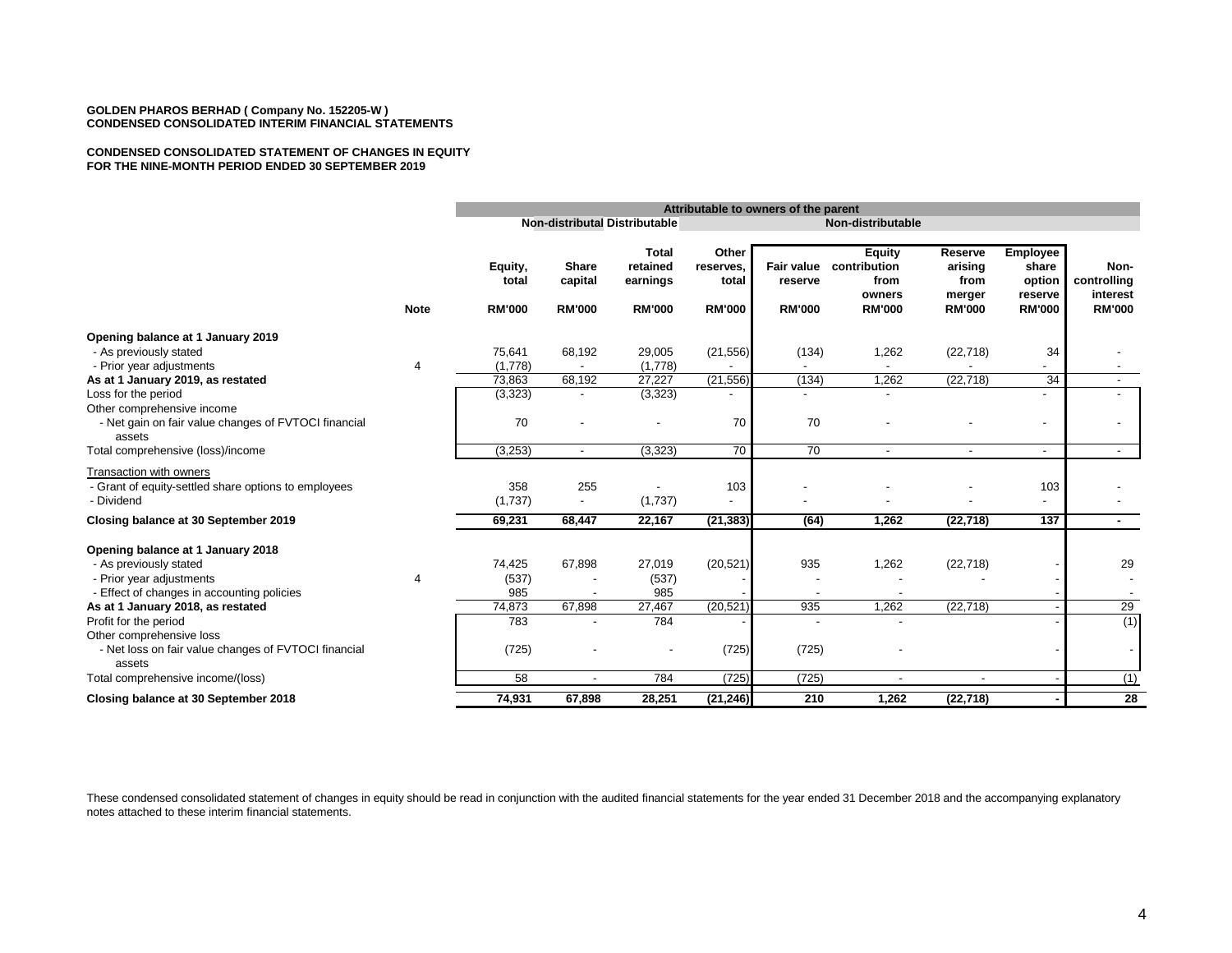#### **CONDENSED CONSOLIDATED STATEMENT OF CASH FLOWS FOR THE NINE-MONTH PERIOD ENDED 30 SEPTEMBER 2019**

|                                                                               |        | 9 months ended                    |                                   |
|-------------------------------------------------------------------------------|--------|-----------------------------------|-----------------------------------|
|                                                                               | Note   | 30.09.2019<br>Unaudited<br>RM'000 | 30.09.2018<br>Unaudited<br>RM'000 |
| <b>Operating activities</b>                                                   |        |                                   |                                   |
| Profit before tax                                                             |        |                                   |                                   |
|                                                                               |        | (2, 138)                          | 1,655                             |
| Adjustments for:                                                              |        |                                   |                                   |
| Interest income<br>Dividend income                                            | 7      | (226)                             | (112)                             |
|                                                                               | 7<br>7 | 173                               | (67)<br>85                        |
| Interest expenses<br>Gain on disposal of property, plant and equipment        | 7      | (10)                              | (15)                              |
| Depreciation of property, plant and equipment                                 | 7      | 2,573                             | 2,888                             |
| Depreciation of investment properties                                         | 7      | 174                               | 172                               |
| Property, plant and equipment written off                                     | 7      | 1                                 | 87                                |
| Reversal of allowance for impairment of trade and                             |        |                                   |                                   |
| other receivables                                                             | 7      |                                   | (11)                              |
| Reversal of expected credit loss allowance                                    | 7      |                                   | (15)                              |
| Grant equity-settled share options to employees                               | 7      | 358                               |                                   |
| Share of results of an associate                                              | 7      | (326)                             |                                   |
| Provision for retirement benefits                                             | 7      | 557                               | 795                               |
| (Reversal)/provision for short-term accumulating                              |        |                                   |                                   |
| compensated absences                                                          | 7      | (56)                              | 8                                 |
| Total adjustments                                                             |        | 3,218                             | 3.815                             |
| Operating cash flows before changes in working capital                        |        | 1,080                             | 5,470                             |
| Changes in working capital                                                    |        |                                   |                                   |
| Increase in inventory                                                         |        | (2,804)                           | (4,340)                           |
| (Increase)/decrease in trade and other receivables                            |        | (388)                             | 978                               |
| (Decrease)/increase in trade and other payables                               |        | (3,599)                           | 3,139                             |
| Total changes in working capital                                              |        | (6, 791)                          | (223)                             |
| Interest paid                                                                 |        | (173)                             | (85)                              |
| Income taxes paid                                                             |        | (933)                             | (68)                              |
| Retirement benefits paid                                                      |        | (1,090)                           | (200)                             |
| Total changes in working capital                                              |        | (2, 196)                          | (353)                             |
| Net cash flows (used in)/from operating activities                            |        | (7,907)                           | 4,894                             |
|                                                                               |        |                                   |                                   |
| <b>Investing activities</b>                                                   |        |                                   |                                   |
| Purchase of property, plant and equipment                                     | 11     | (1,033)                           | (797)                             |
| Proceeds from disposal of property, plant and equipment                       |        | 57                                | 25                                |
| Placement of deposit with licensed bank                                       |        | (200)                             |                                   |
| Withdrawal of deposit with licensed bank<br>Interest received                 |        | 226                               | 12<br>67                          |
| Dividend paid                                                                 |        | (1,737)                           |                                   |
| Dividend received                                                             |        | 35                                | 112                               |
| Net cash flows used in investing activities                                   |        | (2, 652)                          | (581)                             |
|                                                                               |        |                                   |                                   |
| <b>Financing activities</b>                                                   |        |                                   |                                   |
| Drawdown from borrowings                                                      |        | 9,408<br>(628)                    | 407                               |
| Repayment of borrowings<br>Net cash flows from/(used in) financing activities |        | 8,780                             | (981)                             |
|                                                                               |        |                                   | (574)                             |
| Net (decrease)/increase in cash and cash equivalents                          |        | (1,779)                           | 3,739                             |
| Cash and cash equivalents at 1 January                                        |        | 18,078                            | 10,361                            |
| Cash and cash equivalents at 30 September                                     |        | 16,299                            | 14,100                            |

These condensed consolidated statement of cash flows should be read in conjunction with the audited financial statements for the year ended 31 December 2018 and the accompanying explanatory notes attached to these interim financial statements.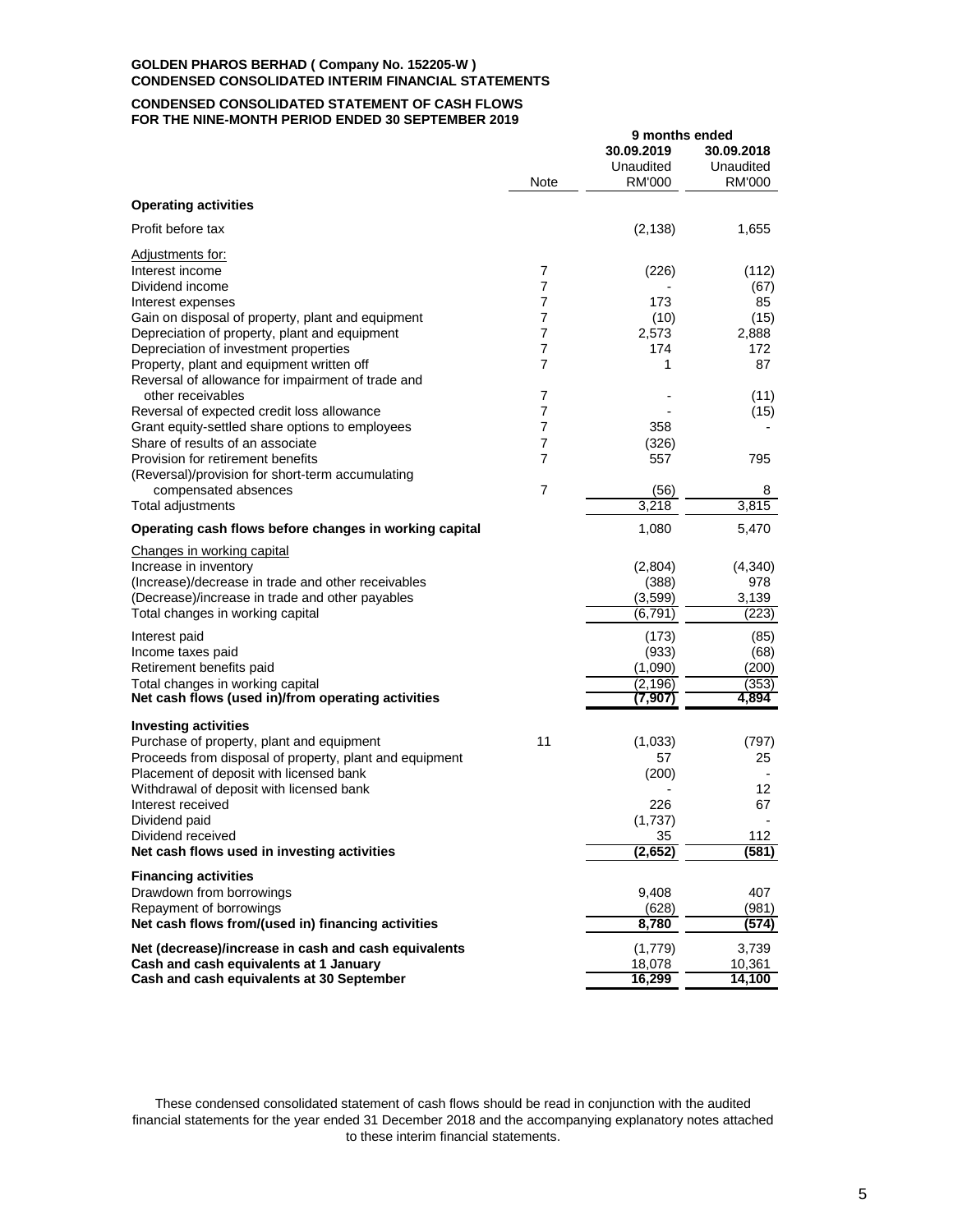# **1. Corporate information**

Golden Pharos Berhad is a public limited liability company incorporated and domiciled in Malaysia, and is listed on Bursa Malaysia Securities Berhad.

# **2. Basis of preparation**

The condensed financial statements are unaudited and have been prepared in accordance with IAS 34, MFRS 134, *Interim Financial Reporting* and paragraph 9.22 of Bursa Malaysia Securities Berhad's Main Market Listing Requirements. They should also be read in conjunction with the financial statements of the Group for the year ended 31 December 2018 and the accompanying notes attached to the unaudited condensed consolidated financial statements.

# **3. Significant accounting policies**

The significant accounting policies adopted are consistent with those of the audited financial statements for the year ended 31 December 2018, except for the adoption of the following new and amended MFRSs and IC Interpretation which are applicable to its financial statements and are relevant to its operations:-

On 1 January 2019, the Group adopted the following new and amended MFRSs and IC Interpretation mandatory for annual periods beginning on or after 1 January 2019:

| <b>Description</b>                                                           | <b>Effective for</b><br>annual<br>periods<br>beginning on<br>or after |
|------------------------------------------------------------------------------|-----------------------------------------------------------------------|
| MFRS 9 Prepayment Features with Negative Compensation (Amendments to MFRS 9) | 1 January 2019                                                        |
| MFRS 16 Leases                                                               | 1 January 2019                                                        |
| MFRS 128 Long-term Interests in Associates and Joint Venture                 |                                                                       |
| (Amendments to MFRS 128)                                                     | 1 January 2019                                                        |
| Annual Improvements to MFRS 2015 - 2017 Cycle                                | 1 January 2019                                                        |
| - Amendments to MFRS 3 Business Combinations: Previously held                |                                                                       |
| interest in a joint operation                                                | 1 January 2019                                                        |
| - Amendments to MFRS 11 Joint Arrangements: Previously held                  |                                                                       |
| interest in a joint operation                                                | 1 January 2019                                                        |
| - Amendments to MFRS 112 Income Taxes: Income tax consequences               |                                                                       |
| of payments on financial instruments classified as equity                    | 1 January 2019                                                        |
| - Amendments to MFRS 123 Borrowing Costs: Borrowing costs                    |                                                                       |
| eligible for capitalisation                                                  | 1 January 2019                                                        |
| IC Interpretation 23 Uncertainty over Income Tax Treatments                  | 1 January 2019                                                        |

The initial application of the abovementioned standards and interpretations did not have any material impact to the financial statements of the Group except as discussed in below:

# **MFRS 16 Leases**

MFRS 16 will replaces MFRS 117 *Leases* , IC Interpretation 4 *Determining whether an Arrangement contains a Lease* , IC Interpretation 115 *Operating Lease-Incentives* and IC Interpretation 127 *Evaluating the Substance of Transactions Involving the Legal Form of a Lease* . MFRS 16 sets out the principles for the recognition, measurement, presentation and disclosure of leases and requires lessees to account for all leases under a single on-balance sheet model similar to the accounting for finance leases under MFRS 117.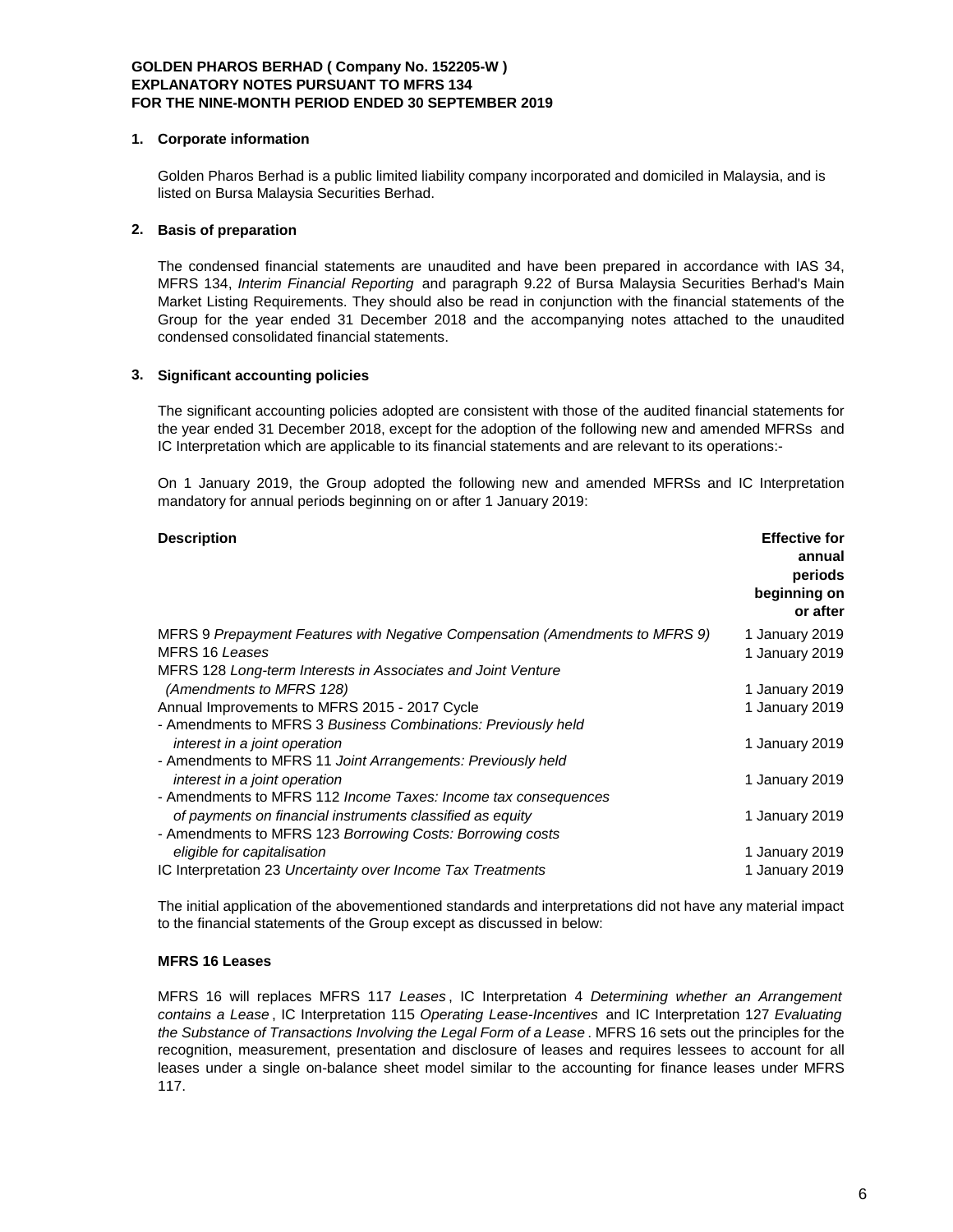### **3. Significant accounting policies (continued)**

# **MFRS 16 Leases (continued)**

At the commencement date of a lease, a lessee will recognise a liability to make lease payments and an asset representing the right to use the underlying asset during the lease term. The right-of-use asset is initially measured at cost and subsequently measured at cost (subject to certain exceptions), less accumulated depreciation and impairment losses, adjusted for any remeasurement of the lease liability. The lease liability is initially measured at present value of the lease payments that are not paid at that date. Subsequently, the lease liability is adjusted for interest and lease payments, as well as the impact of lease modifications.

Classification of cash flows will also be affected as operating lease payments under MFRS 117 are presented as operating cash flows, whereas under MFRS 16, the lease payments will be split into a principal (which will be presented as financing cash flows) and an interest portion (which will be presented as operating cash flows).

Lessor accounting under MFRS 16 is substantially the same as the accounting under MFRS 117. Lessors will continue to classify all leases using the same classification principle as in MFRS 117 and distinguish between two types of leases: operating and finance leases. MFRS 16 also requires lessees and lessors to make more extensive disclosures than under MFRS 117.

MFRS 16 is effective for annual periods beginning on or after 1 January 2019.The application of this standard is not expected to have a significant impact on the Group's financial statements.

### **4. Reclassification and prior year adjustment**

#### **A. Reassessment of investment in associate.**

The prior year adjustment are in respect of share of profit of associates and dividend income from investment in associates that were omitted in prior years. The adjustment of prior year adjustment are disclosed in Note 4 (i) to Note 4 (iii)

#### **B. Prior year adjustments on the realisation of unrealised profit or loss**

The prior year adjustment are in respect of realisation of inter-company transaction profit that were omitted in prior years. The adjustment of prior year adjustment are disclosed in Note 4 (i) to Note 4 (iii).

# **(i) Reconciliation adjustments to the consolidated statement of financial position as at 31 December 2018.**

|                               | 2018<br>As                            |                              |                              | 2018                         |  |
|-------------------------------|---------------------------------------|------------------------------|------------------------------|------------------------------|--|
|                               | previously<br>stated<br><b>RM'000</b> | Note $4(A)$<br><b>RM'000</b> | Note $4(B)$<br><b>RM'000</b> | As restated<br><b>RM'000</b> |  |
| <b>Assets</b>                 |                                       |                              |                              |                              |  |
| <b>Non-current assets</b>     |                                       |                              |                              |                              |  |
| Property, plant and equipment | 50,301                                |                              |                              | 50,301                       |  |
| Investment properties         | 12,162                                |                              |                              | 12,162                       |  |
| Goodwill                      |                                       |                              |                              |                              |  |
| Investment in associates      | 2,548                                 | (331)                        |                              | 2,217                        |  |
| Deferred tax assets           | 1.064                                 |                              | (466)                        | 598                          |  |
| Investment securities         | 1,364                                 |                              |                              | 1,364                        |  |
|                               | 67,439                                |                              |                              | 66,642                       |  |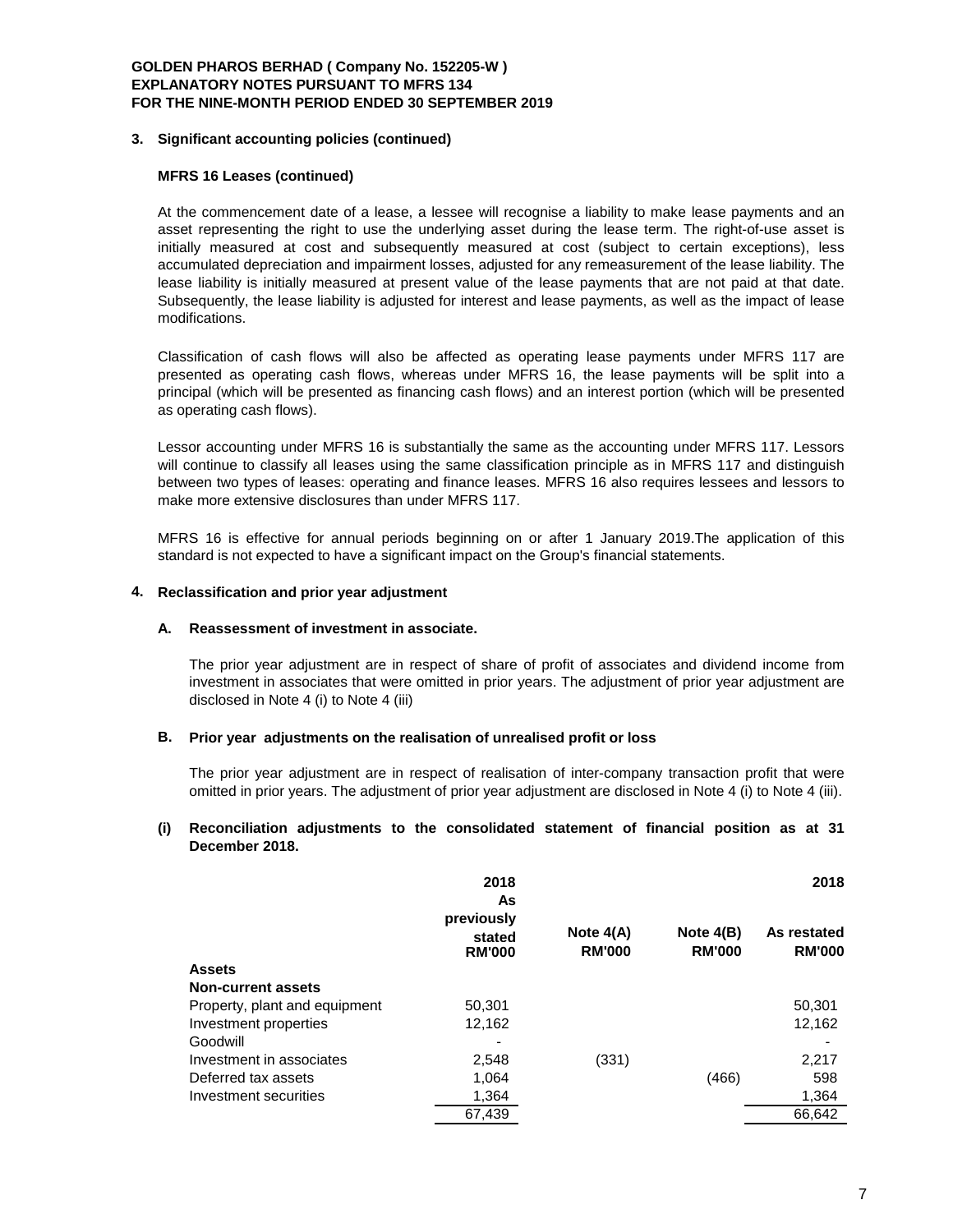# **4. Reclassification and prior year adjustment (continued)**

**(i) Reconciliation adjustments to the consolidated statement of financial position as at 31 December 2018.(continued)** 

|                                                | 2018<br>As<br>previously |                              |                              | 2018                         |
|------------------------------------------------|--------------------------|------------------------------|------------------------------|------------------------------|
|                                                | stated<br><b>RM'000</b>  | Note $4(A)$<br><b>RM'000</b> | Note $4(B)$<br><b>RM'000</b> | As restated<br><b>RM'000</b> |
| <b>Current assets</b>                          |                          |                              |                              |                              |
| Inventories                                    | 7,326                    |                              | (38)                         | 7,288                        |
| Trade and other receivables                    | 16,966                   |                              | 220                          | 17,186                       |
| Tax recoverable                                | 932                      |                              | (278)                        | 654                          |
| Cash and bank balances                         | 18,812                   |                              | 306                          | 19,118                       |
|                                                | 44,036                   |                              |                              | 44,246                       |
| <b>Total assets</b>                            | 111,475                  |                              |                              | 110,888                      |
| <b>Equity and liabilities</b><br><b>Equity</b> |                          |                              |                              |                              |
| Share capital                                  | 68,192                   |                              |                              | 68,192                       |
| Retained earnings                              | 29,005                   | (331)                        | (1, 447)                     | 27,227                       |
| Other reserves                                 | (21, 556)                |                              |                              | (21, 556)                    |
| <b>Total equity</b>                            | 75,641                   |                              |                              | 73,863                       |
| <b>Non-current liabilities</b>                 |                          |                              |                              |                              |
| Retirement benefit obligations                 | 7,368                    |                              |                              | 7,368                        |
| Borrowings                                     | 1,271                    |                              |                              | 1,271                        |
|                                                | 8,639                    |                              |                              | 8,639                        |
| <b>Current liabilities</b>                     |                          |                              |                              |                              |
| Retirement benefit obligations                 | 992                      |                              |                              | 992                          |
| <b>Borrowings</b>                              | 496                      |                              |                              | 496                          |
| Trade and other payables                       | 25,707                   |                              | 1,191                        | 26,898                       |
|                                                | 27,195                   |                              |                              | 28,386                       |
| <b>Total liabilities</b>                       | 35,834                   |                              |                              | 37,025                       |
| <b>Total equity and liabilities</b>            | 111,475                  |                              |                              | 110,888                      |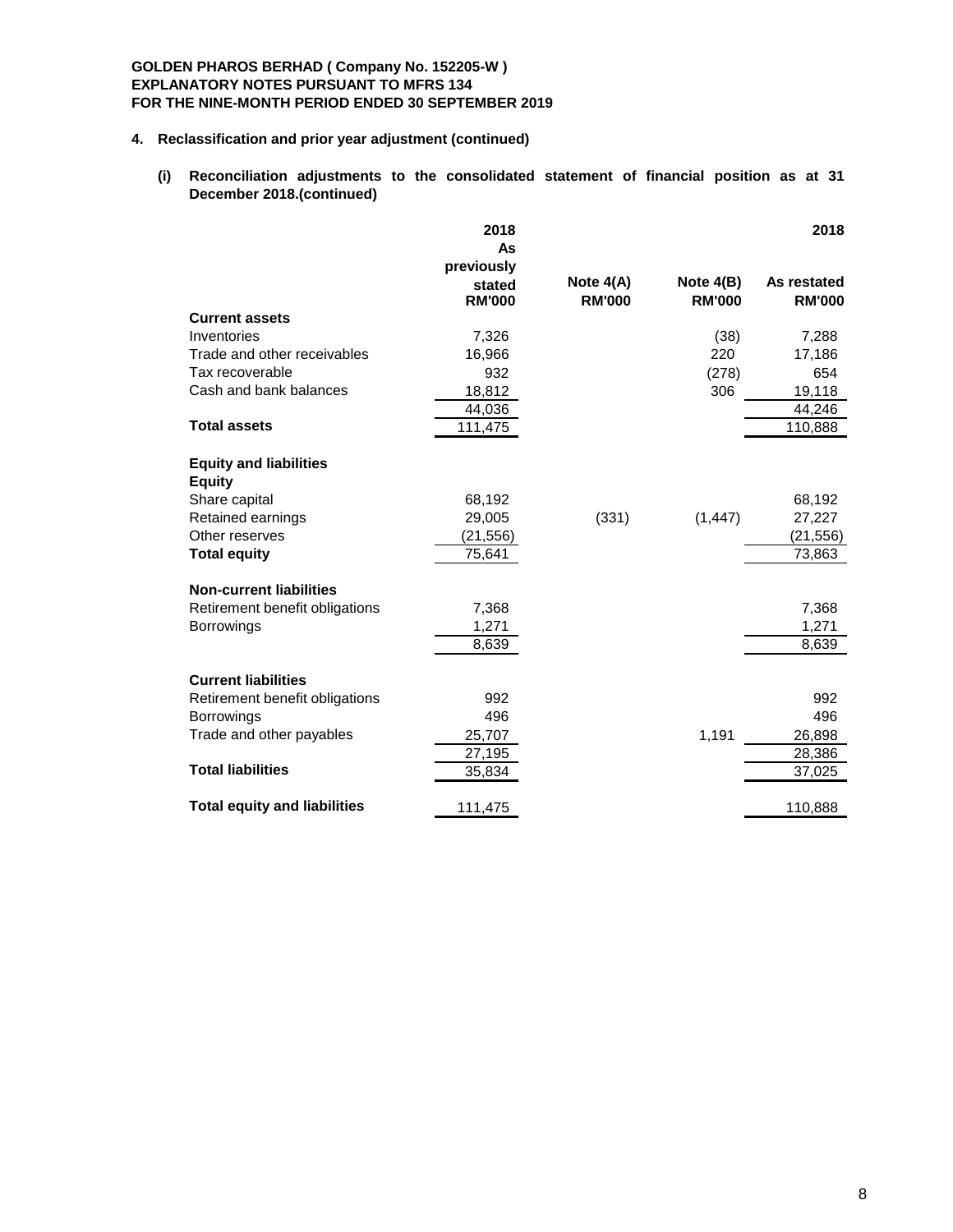#### **4. Reclassification and prior year adjustment (continued)**

**(ii) Reconciliation adjustments to the consolidated statement of financial position as at 1 January 2018.**

|                                                                  | 2018              |               |               | 2018          |
|------------------------------------------------------------------|-------------------|---------------|---------------|---------------|
|                                                                  | As                | Note $4(A)$   | Note $4(B)$   | As restated   |
|                                                                  | <b>RM'000</b>     | <b>RM'000</b> | <b>RM'000</b> | <b>RM'000</b> |
| <b>Assets</b><br><b>Non-current assets</b>                       |                   |               |               |               |
| Property, plant and equipment                                    | 52,687            |               |               | 52,687        |
| Investment properties                                            | 12,395            |               |               | 12,395        |
| Goodwill                                                         |                   |               |               |               |
| Investment in associates                                         | 2,198             | (280)         |               | 1,918         |
| Deferred tax assets                                              | 789               |               |               | 789           |
| Investment securities                                            | 2,434             |               |               | 2,434         |
|                                                                  | 70,503            |               |               | 70,223        |
|                                                                  |                   |               |               |               |
| <b>Current assets</b>                                            |                   |               |               |               |
| Inventories                                                      | 7,565             |               |               | 7,565         |
| Trade and other receivables                                      | 20,019            |               |               | 20,019        |
| Tax recoverable                                                  | 2,121             |               |               | 2,121         |
| Cash and bank balances                                           | 11,413            |               |               | 11,413        |
| <b>Total assets</b>                                              | 41,118            |               |               | 41,118        |
|                                                                  | 111,621           |               |               | 111,341       |
| <b>Equity and liabilities</b>                                    |                   |               |               |               |
| <b>Equity</b>                                                    |                   |               |               |               |
| Share capital                                                    | 67,898            |               |               | 67,898        |
| Retained earnings                                                | $\star$<br>28,004 | (280)         | (257)         | 27,467        |
| Other reserves                                                   | (20, 521)         |               |               | (20, 521)     |
| <b>Equity attributable to owners</b>                             | 75,381            |               |               | 74,844        |
| of the parent                                                    |                   |               |               |               |
| Non-controlling interest                                         | 29                |               |               | 29            |
|                                                                  | 75,410            |               |               | 74,873        |
|                                                                  |                   |               |               |               |
| <b>Non-current liabilities</b><br>Retirement benefit obligations | 8,906             |               |               | 8,906         |
|                                                                  | 797               |               |               | 797           |
| Borrowings                                                       | 9,703             |               |               | 9,703         |
|                                                                  |                   |               |               |               |
| <b>Current liabilities</b>                                       |                   |               |               |               |
| Retirement benefit obligations                                   | 400               |               |               | 400           |
| <b>Borrowings</b>                                                | 837               |               |               | 837           |
| Trade and other payables                                         | 25,271            |               | 257           | 25,528        |
|                                                                  | 26,508            |               |               | 26,765        |
| <b>Total liabilities</b>                                         | 36,211            |               |               | 36,468        |
| <b>Total equity and liabilities</b>                              |                   |               |               |               |
|                                                                  | 111,621           |               |               | 111,341       |

\* Included in this amount was the effect of adoption of MFRS 9 which become effective on 1 January 2018 amounting to RM985,000.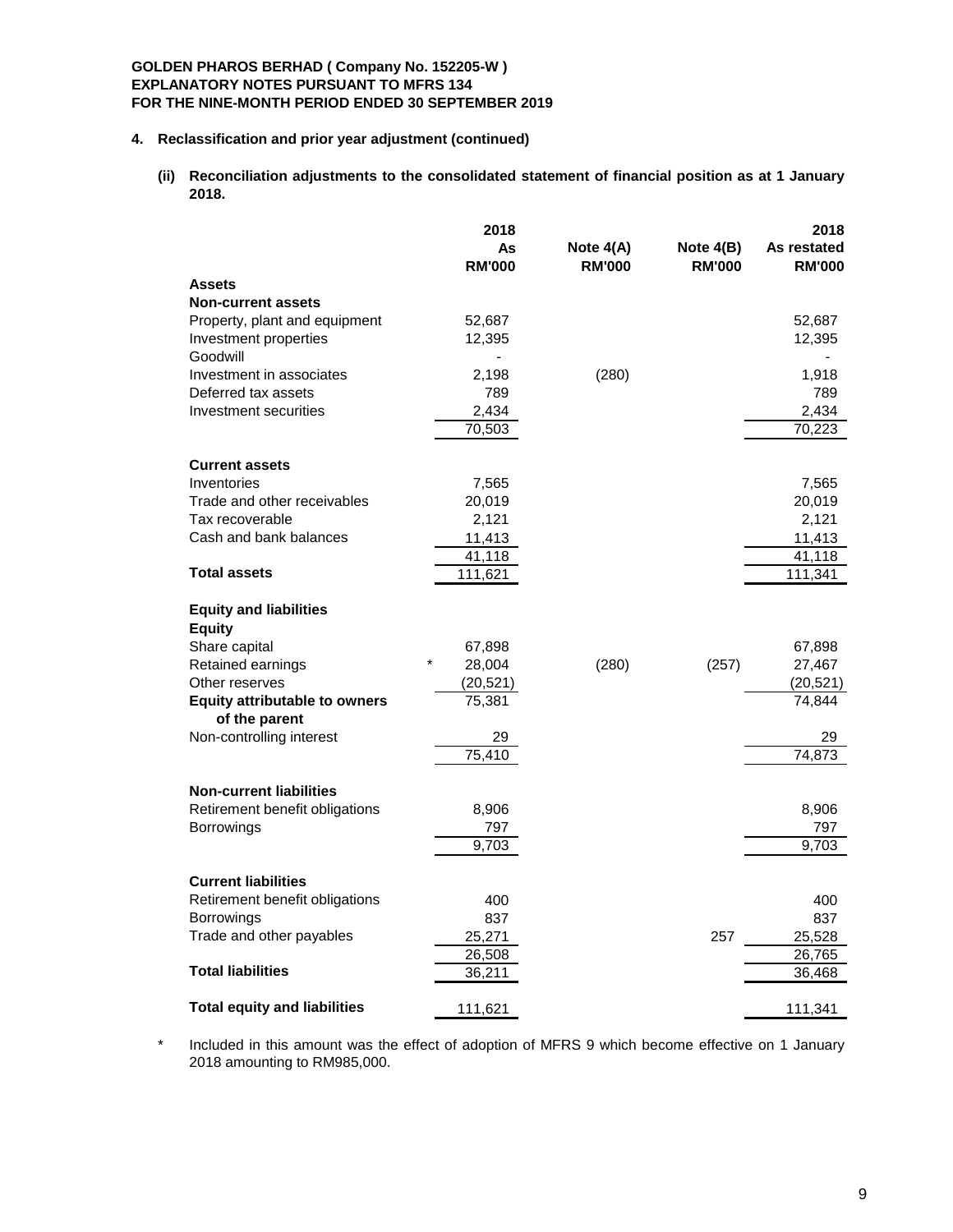#### **4. Reclassification and prior year adjustment (continued)**

**(iii) Reconciliation adjustment to the consolidated statement of changes in equity for the financial year ended 31 December 2018 and 1 January 2018.**

|                                      | 2018          | 1.1.2018      |  |
|--------------------------------------|---------------|---------------|--|
|                                      | <b>RM'000</b> | <b>RM'000</b> |  |
| Decrease in investment in associates | (331)         | (280)         |  |
| Decrease in deferred tax asset       | (466)         |               |  |
| Decrease in inventories              | (38)          |               |  |
| Decrease in tax recoverable          | (278)         |               |  |
| Increase in trade and other payables | (665)         | (257)         |  |
| Decrease in retained earnings        | (1.778)       | (537)         |  |

# **5. Changes in estimates**

There were no significant changes in estimates that have had a material effect in the current interim results.

### **6. Seasonality of operations**

During the quarter under review, the Group's principal business operations were not affected by the seasonal and cyclical factors.

### **7. Segment information**

The Group is organised into business units based on their products and services, and has three operating segments as follows:

- (i) Harvesting, sawmilling, kiln drying of timber and sales of logs and right to log.
- (ii) Manufacturing manufacturing and trading of glass, veneer and woodchips.
- (iii) Others including investment holding, rental of properties, none of which are of a sufficient size to be reported separately.

|                                                        | Harvesting,<br>sawmilling and |                      |               |                     |
|--------------------------------------------------------|-------------------------------|----------------------|---------------|---------------------|
|                                                        | kiln drying                   | <b>Manufacturing</b> | Others        | <b>Consolidated</b> |
| <b>Results for 3 months ended</b>                      | <b>RM'000</b>                 | <b>RM'000</b>        | <b>RM'000</b> | <b>RM'000</b>       |
| 30 September 2019                                      |                               |                      |               |                     |
| Operating revenue                                      | 9,366                         | 4,380                | 7             | 13,753              |
| Other operating income                                 | 204                           | 35                   | 5             | 244                 |
| <b>Expenses</b>                                        | (10, 369)                     | (5, 131)             | (1,484)       | (16, 984)           |
| Share of profit of associate                           | 287                           |                      |               | 287                 |
| Profit/(loss) before taxation                          | (512)                         | (716)                | (1, 472)      | (2,700)             |
| <b>Results for 3 months ended</b><br>30 September 2018 |                               |                      |               |                     |
| Operating revenue                                      | 12,789                        | 6,048                | 7             | 18,844              |
| Other operating income                                 | 39                            | 41                   | 2             | 82                  |
| <b>Expenses</b>                                        | (11,717)                      | (5,903)              | (873)         | (18,493)            |
| Profit/(loss) before taxation                          | 1,111                         | 186                  | (864)         | 433                 |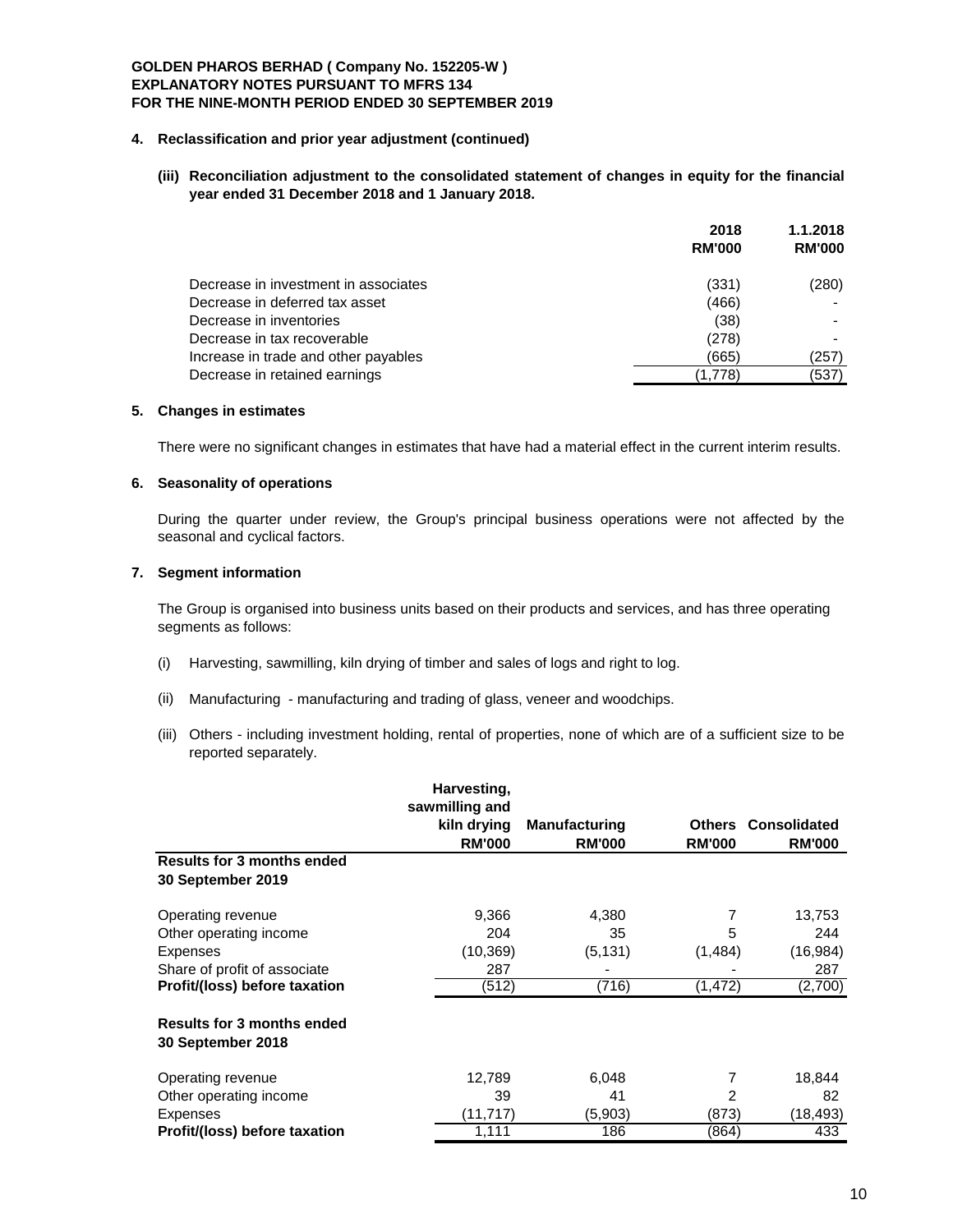# **7. Segment information (continued)**

|                                                        | Harvesting,<br>sawmilling and |                      |               |                     |
|--------------------------------------------------------|-------------------------------|----------------------|---------------|---------------------|
|                                                        | kiln drying                   | <b>Manufacturing</b> | Others        | <b>Consolidated</b> |
|                                                        | <b>RM'000</b>                 | <b>RM'000</b>        | <b>RM'000</b> | <b>RM'000</b>       |
| <b>Results for 9 months ended</b>                      |                               |                      |               |                     |
| 30 September 2019                                      |                               |                      |               |                     |
| Operating revenue                                      | 29,461                        | 15,329               | 19            | 44,809              |
| Other operating income                                 | 392                           | 132                  | 19            | 543                 |
| <b>Expenses</b>                                        | (28, 889)                     | (15, 704)            | (3,223)       | (47, 816)           |
| Share of profit of associate                           | 326                           |                      |               | 326                 |
| Profit/(loss) before taxation                          | 1,290                         | (243)                | (3, 185)      | (2, 138)            |
| <b>Results for 9 months ended</b><br>30 September 2018 |                               |                      |               |                     |
| Operating revenue                                      | 34,196                        | 18,309               | 19            | 52,524              |
| Other operating income                                 | 145                           | 121                  | 96            | 362                 |
| <b>Expenses</b>                                        | (30,260)                      | (18,149)             | (2,822)       | (51,231)            |
| Profit/(loss) before taxation                          | 4,081                         | 281                  | (2,707)       | 1,655               |

# **8. (Loss)/profit before taxation**

Included in the (loss)/profit before taxation are the following items:

|                                                                        | <b>Current quarter</b><br>3 months ended |               | <b>Cumulative quarter</b><br>9 months ended |               |
|------------------------------------------------------------------------|------------------------------------------|---------------|---------------------------------------------|---------------|
|                                                                        | 30.09.2019                               | 30.09.2018    | 30.09.2019                                  | 30.09.2018    |
|                                                                        | <b>RM'000</b>                            | <b>RM'000</b> | <b>RM'000</b>                               | <b>RM'000</b> |
| Interest income                                                        | (25)                                     | (45)          | (226)                                       | (112)         |
| Dividend income                                                        | 35                                       | (14)          |                                             | (67)          |
| Interest expenses                                                      | 83                                       | 31            | 173                                         | 85            |
| Depreciation of property, plant and                                    |                                          |               |                                             |               |
| equipment                                                              | 785                                      | 971           | 2,573                                       | 2,888         |
| Depreciation of investment properties                                  | 58                                       | 57            | 174                                         | 172           |
| Gain on disposal of property, plant and                                |                                          |               |                                             |               |
| equipment                                                              | (9)                                      | (15)          | (10)                                        | (15)          |
| Property, plant and equipment written off                              |                                          | 2             | 1                                           | 87            |
| Reversal of allowance for impairment of<br>trade and other receivables |                                          | (11)          |                                             | (11)          |
|                                                                        |                                          |               |                                             |               |
| Provision/(reversal) of expected credit<br>loss allowance              |                                          | 20            |                                             | (15)          |
| Grant equity-settled share options to                                  |                                          |               |                                             |               |
| employees                                                              | 258                                      |               | 358                                         |               |
| Share of results of an associate                                       | (326)                                    |               | (326)                                       |               |
| Provision/(reversal) for short-term                                    |                                          |               |                                             |               |
| accumulating compensated absences                                      | 34                                       | 6             | (56)                                        | 8             |
| Provision for retirement benefits                                      | 166                                      | 265           | 557                                         | 795           |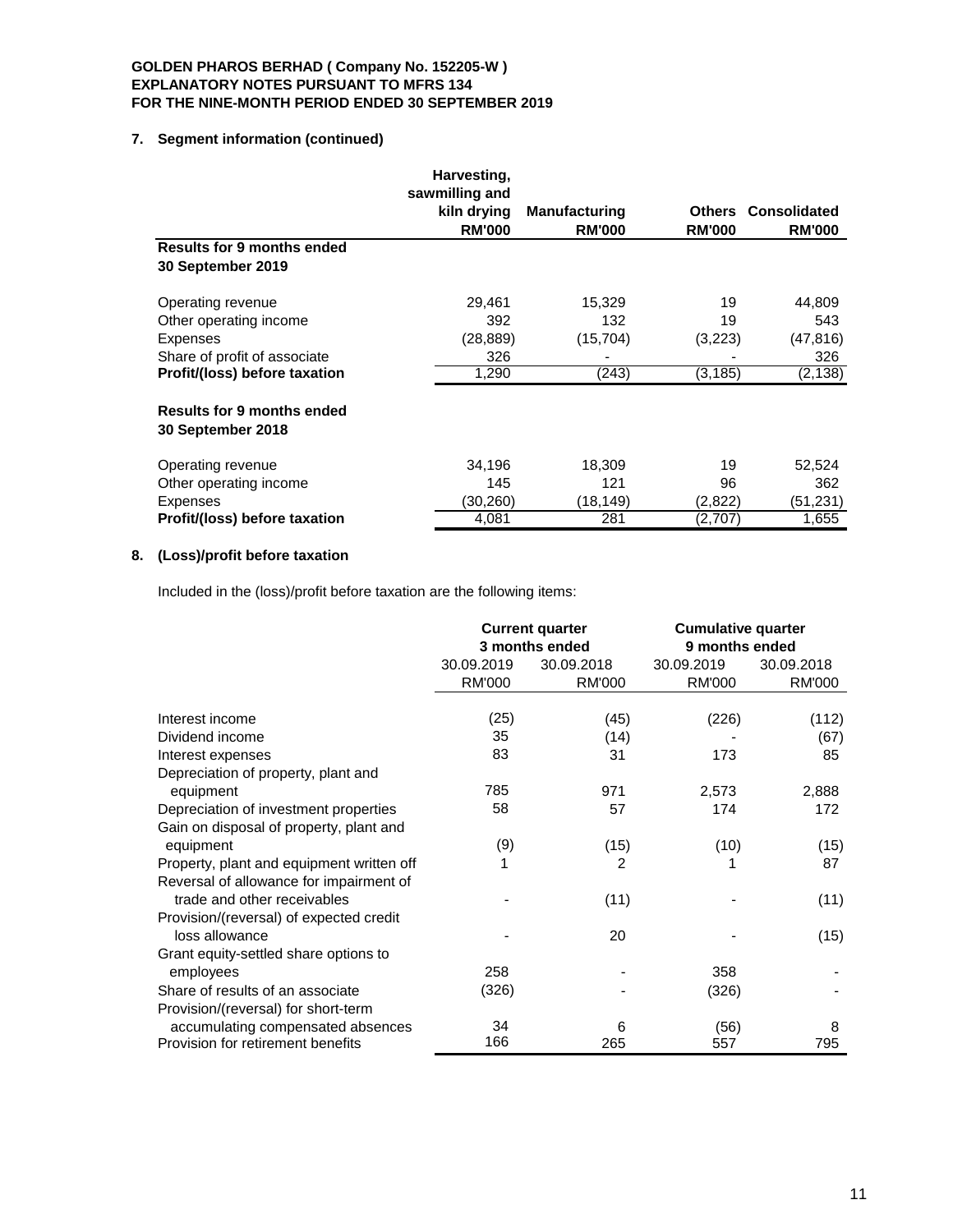### **9. Income tax expense**

|                                                                | <b>Current quarter</b><br>3 months ended |                             | <b>Cumulative quarter</b><br>9 months ended |                      |
|----------------------------------------------------------------|------------------------------------------|-----------------------------|---------------------------------------------|----------------------|
|                                                                | 30.09.2019<br><b>RM'000</b>              | 30.09.2018<br><b>RM'000</b> | 30.09.2019<br>RM'000                        | 30.09.2018<br>RM'000 |
| Current income tax<br>Under/(over) provision of income tax in  | 428                                      | 17                          | 1.036                                       | 1,170                |
| respect of previous years<br>Deferred income tax               | 114<br>(335)                             | (132)<br>121                | 114<br>(508)                                | (132)<br>(162)       |
| Over provision of deferred tax in<br>respect of previous years | 516                                      |                             | 543                                         |                      |
|                                                                | 723                                      | 6                           | 1.185                                       | (4)<br>872           |
| Effective tax rate                                             | 26.8%                                    | 1.4%                        | 55.4%                                       | 52.7%                |

Income tax expense is recognised in each interim period based on the best estimate of the weighted average annual income tax rate expected for the full financial year. For the current financial period under review, the Group's effective tax rate was higher than statutory tax rate due to certain expenses which were not deductible for tax purposes and due to the fact that the taxation is arising out of profit making subsidiaries whereas the group profit before tax is minimal due to heavy losses incurred by certain subsidiaries and also due to elimination of inter-company transaction.

# **10. (Loss)/earnings per share**

Basic (loss)/earnings per share amounts are calculated by dividing (loss)/profit for the period, net of tax, attributable to owners of the parent by the weighted average number of ordinary shares outstanding during the period.

|                                                                                                                        |          | <b>Current quarter</b><br>3 months ended |            | <b>Cumulative quarter</b><br>9 months ended |            |  |
|------------------------------------------------------------------------------------------------------------------------|----------|------------------------------------------|------------|---------------------------------------------|------------|--|
|                                                                                                                        |          | 30.09.2019                               | 30.09.2018 | 30.09.2019                                  | 30.09.2018 |  |
| (Loss)/earnings net of tax attributable to<br>owners of the parent used in the<br>computation of earnings<br>per share | (RM'000) | (3,423)                                  | 429        | (3,323)                                     | 784        |  |
|                                                                                                                        |          |                                          |            |                                             |            |  |
| Weighted average number<br>of ordinary shares in issue                                                                 | (' 000)  | 135.645                                  | 134,547    | 135,645                                     | 134,547    |  |
| Basic (loss)/earnings per share                                                                                        | (sen)    | (2.52)                                   | 0.32       | (2.45)                                      | 0.58       |  |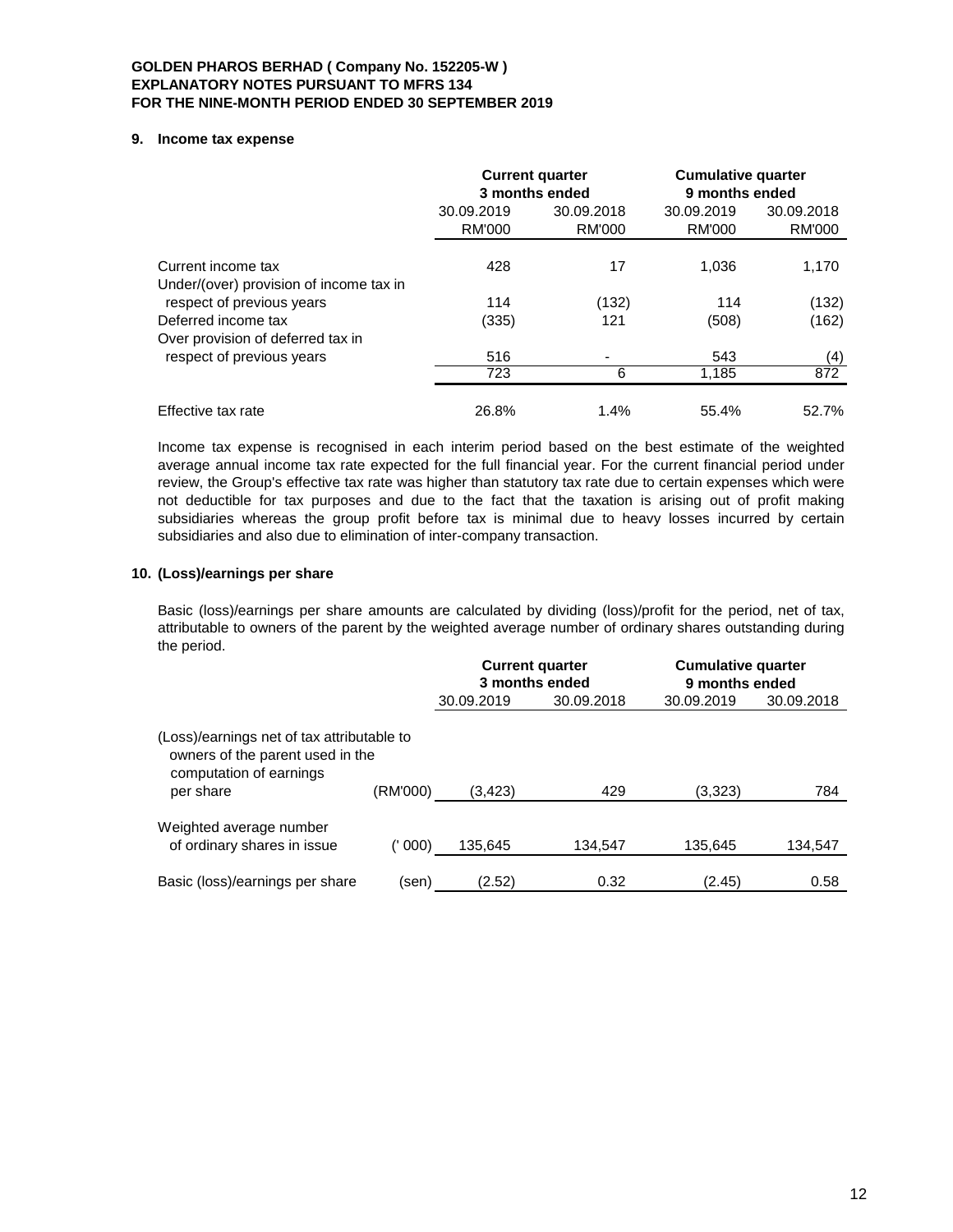### **11. Property, plant and equipment**

During the nine-month period ended 30 September 2019, the Group has acquired property, plant and equipment at a cost of RM1,033,000 (30 September 2018: RM797,000). As at 30 September 2019, the total depreciation charged for the property, plant and equipment was RM2,573,000 (30 September 2018: RM2,888,000). Property, plant and equipment with a carrying amount of RM1,000 were written off by the Group during the nine-month period ended 30 September 2019 (30 September 2018: RM87,000). This has been included in other operating expenses in the statement of profit and loss and other comprehensive income.

The Group has also disposed of assets with a carrying amount of RM47,000 during the nine-month period ended 30 September 2019 (30 September 2018:RM10,000), resulting in a gain on disposal of RM10,000 (30 September 2018: RM15,000), recognised and included in other income in the statement of profit or loss and other comprehensive income.

# **12. Goodwill**

|                                                                                        | Goodwill<br>RM'000 |
|----------------------------------------------------------------------------------------|--------------------|
| Cost:                                                                                  |                    |
| At 1 January 2018/31 December 2018/30 September 2019                                   | 613                |
| <b>Accumulated impairment:</b><br>At 1 January 2018/31 December 2018/30 September 2019 | (613)              |
| Net carrying amount:<br>At 1 January 2018/31 December 2018/30 September 2019           |                    |

### **13. Fair value hierarchy**

The Group uses the following hierarchy for determining the fair value of all financial instruments carried at fair value:

- Level 1 Quoted (unadjusted) market prices in active markets for identical assets or liabilities
- Level 2 Valuation techniques for which the lowest level input that is significant to the fair value measurement is directly or indirectly observable
- Level 3 Valuation techniques for which the lowest level input that is significant to the fair value measurement is unobservable

As at the reporting date, the Group held the following financial assets that are measured at fair value:

|                                                                   | Total  | Level 1 | Level 2       | Level 3 |
|-------------------------------------------------------------------|--------|---------|---------------|---------|
|                                                                   | RM'000 | RM'000  | <b>RM'000</b> | RM'000  |
| 30 September 2019                                                 |        |         |               |         |
| Fair value through other comprehensive<br>income financial assets |        |         |               |         |
| Equity shares                                                     | 1.433  | 1.433   |               |         |
| 31 December 2018<br>Fair value through other comprehensive        |        |         |               |         |
| income financial assets                                           |        |         |               |         |
| Equity shares                                                     | 1.364  | 1.364   |               |         |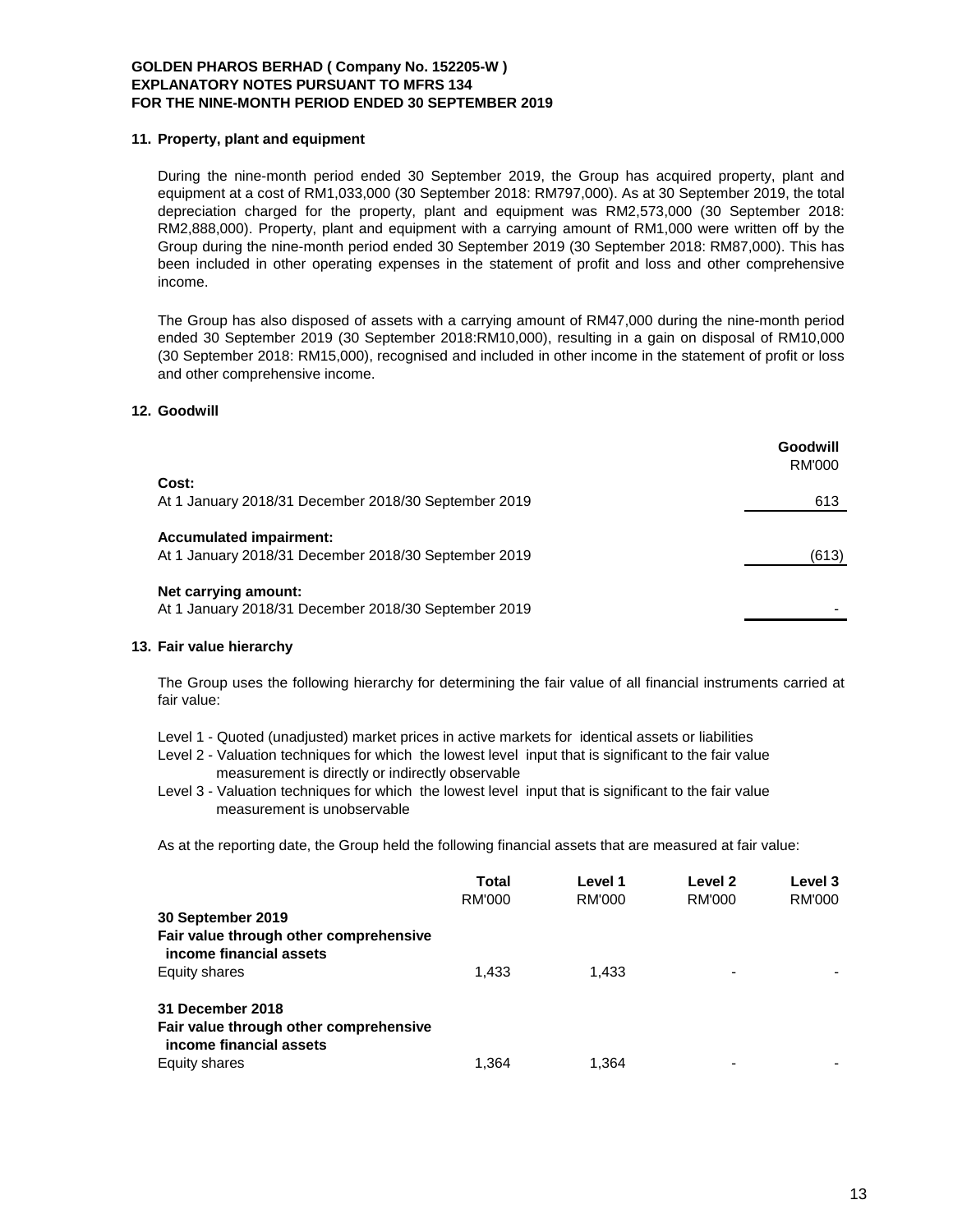#### **13. Fair value hierarchy (continued)**

No transfer between any levels of the fair value hierarchy took place during the current interim period and the comparative period. There were also no changes in the purpose of any financial assets that subsequently resulted in a different classification of that assets.

The Group does not hold credit enhancements or collateral to mitigate credit risk. The carrying amount of financial assets therefore represents the potential credit risk.

# **14. Cash and bank balances**

Cash and bank balances comprised the following amounts:

|                                 | 30.09.2019<br>RM'000 | 31.12.2018<br>RM'000 |
|---------------------------------|----------------------|----------------------|
| Cash at banks and in hand       | 1,930                | 9,007                |
| Deposits in licensed banks      | 17,617               | 10,111               |
|                                 | 19.547               | 19.118               |
| Less:                           |                      |                      |
| Bank overdraft                  | (2,008)              |                      |
| Deposits in licensed banks      | (1,240)              | (1,040)              |
| Total cash and cash equivalents | 16.299               | 18,078               |

### **15. Share capital**

During the financial period ended 30 September 2019, the Company issued 1,019,975 ordinary shares at no cost pursuant to the Company's Executive Share Grant Scheme at exercise price of RM0.25 per ordinary share.

|                                   | Group and<br>Company |
|-----------------------------------|----------------------|
| Issued and fully paid:            | RM '000              |
| Ordinary shares                   |                      |
| At 1 January 2019                 | 68,192               |
| Exercise of employee share option | 255                  |
| At 30 September 2019              | 68.447               |
|                                   |                      |

#### **16. Borrowings**

|                    | 30.09.2019<br><b>RM'000</b> | 31.12.2018<br><b>RM'000</b> |
|--------------------|-----------------------------|-----------------------------|
| <b>Current</b>     |                             |                             |
| Secured            | 2,251                       | 496                         |
| <b>Non-current</b> |                             |                             |
| Secured            | 10,563                      | 1,271                       |
| Total borrowings   | 12,814                      | 1,767                       |
|                    |                             |                             |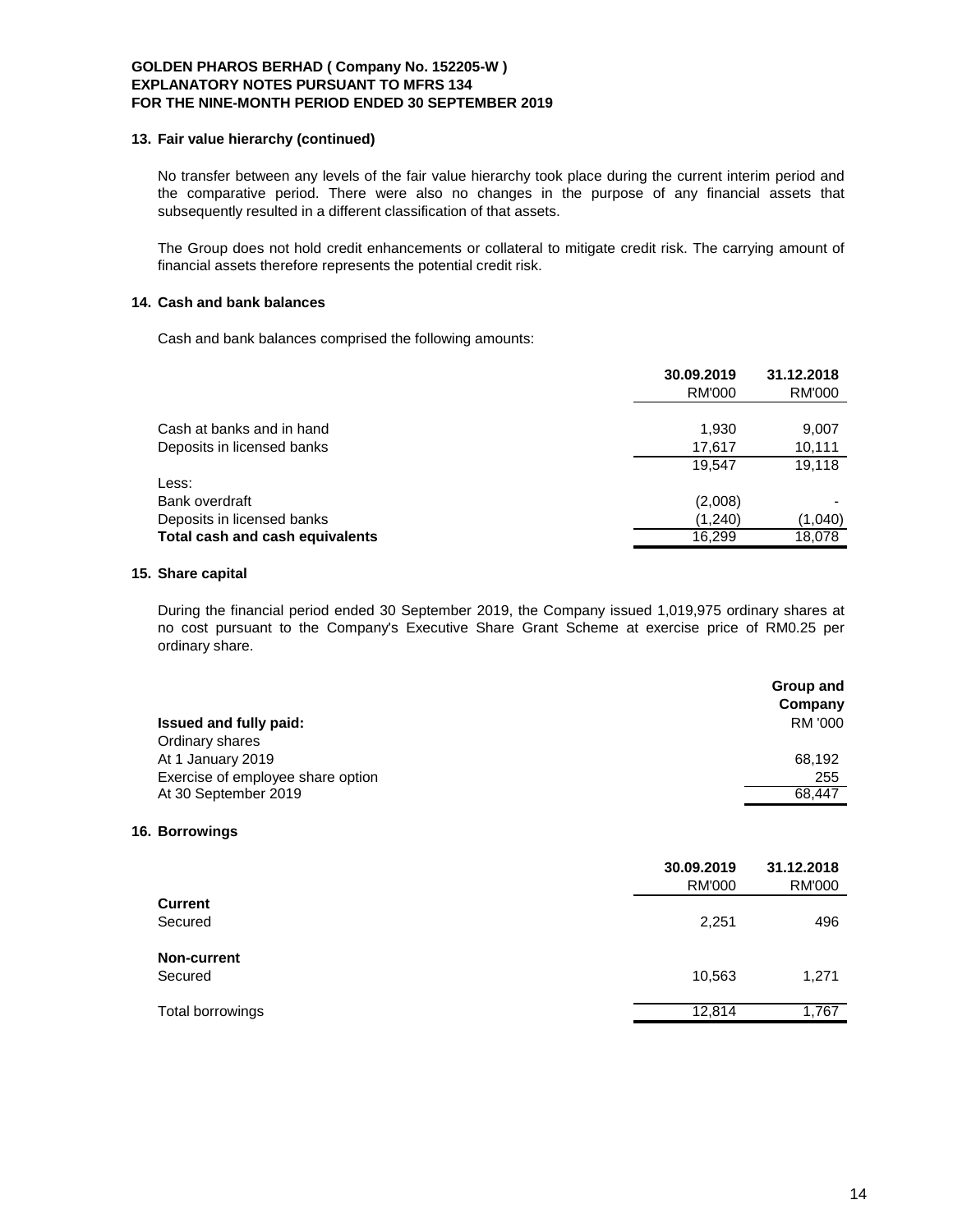# **17. Dividend declared**

A single tier first and final dividend of 1.27 sen per ordinay share in respect of the financial year ended 31 December 2018 has been approved by the Shareholders at the 32nd Annual General Meeting and be paid on 19 July 2019 to depositors registered in the records of Depositors on 5 July 2019 at 4.00 p.m.

# **18. Commitments**

|                                  | 30.09.2019<br>RM'000 | 31.12.2018<br>RM'000 |
|----------------------------------|----------------------|----------------------|
| Capital expenditure              |                      |                      |
| Approved and contracted for:     |                      |                      |
| Plant and machinery              | 708                  | 4,700                |
| Motor vehicles                   |                      |                      |
| Approved but not contracted for: |                      |                      |
| Plant and machinery              | 342                  | 1,050                |
| Motor vehicles                   | 200                  | 200                  |
|                                  | 1,250                | 5,950                |

# **19. Related party transactions**

The following table provides information on the transactions which have been entered into with related parties during the nine-month periods ended 30 September 2019 and 31 December 2018 as well as the balances with the related parties as at 30 September 2019 and 31 December 2018:

|                                                     |            | <b>Secretarial</b><br><b>Secretarial</b><br>fee<br><b>RM'000</b> | <b>Expenses</b><br>paid by<br>related<br>parties<br>RM'000 | <b>Amounts</b><br>owed to<br>related<br>parties<br>RM'000 |
|-----------------------------------------------------|------------|------------------------------------------------------------------|------------------------------------------------------------|-----------------------------------------------------------|
| Entities with significant influence over the Group: |            |                                                                  |                                                            |                                                           |
| Holding company                                     |            |                                                                  |                                                            |                                                           |
| Terengganu Incorporated Sdn. Bhd.                   | 30.06.2019 |                                                                  | 18                                                         | 15,292                                                    |
| ("TISB")                                            | 31.12.2018 | 5                                                                |                                                            | 15.274                                                    |
| A corporate shareholder                             |            |                                                                  |                                                            |                                                           |
| Lembaga Tabung Amanah Warisan                       | 30.06.2019 | -                                                                |                                                            | 640                                                       |
| Negeri Terengganu ("LTAWNT")                        | 31.12.2018 |                                                                  |                                                            | 640                                                       |

#### **20. Events after the reporting period**

Long-term Incentive Plan

- a) On 30 August 2019, under the LTIP, the Group has offered Employee Share Option Scheme ("ESOS") to the directors of the Company and its subsidiaries. The total number of ESOS offered was 725,000 units and the exercise price was at RM0.18 sen per share. The ESOS will be vested upon acceptance of the offer by the directors, which shall be no later than 30 days from the date of offer, 30 August 2019 (provided that the relevant vesting conditions are fulfilled on the date of acceptance of the offer)
- b) On 04 November 2019, under the LTIP, the Group has offered Employee Share Option Scheme ("ESOS") to the directors of the Company and its subsidiaries. The total number of ESOS offered was 400,000 units and the exercise price was at RM0.16 sen per share. The ESOS will be vested upon acceptance of the offer by the directors, which shall be no later than 30 days from the date of offer, 04 November 2019 (provided that the relevant vesting conditions are fulfilled on the date of acceptance of the offer)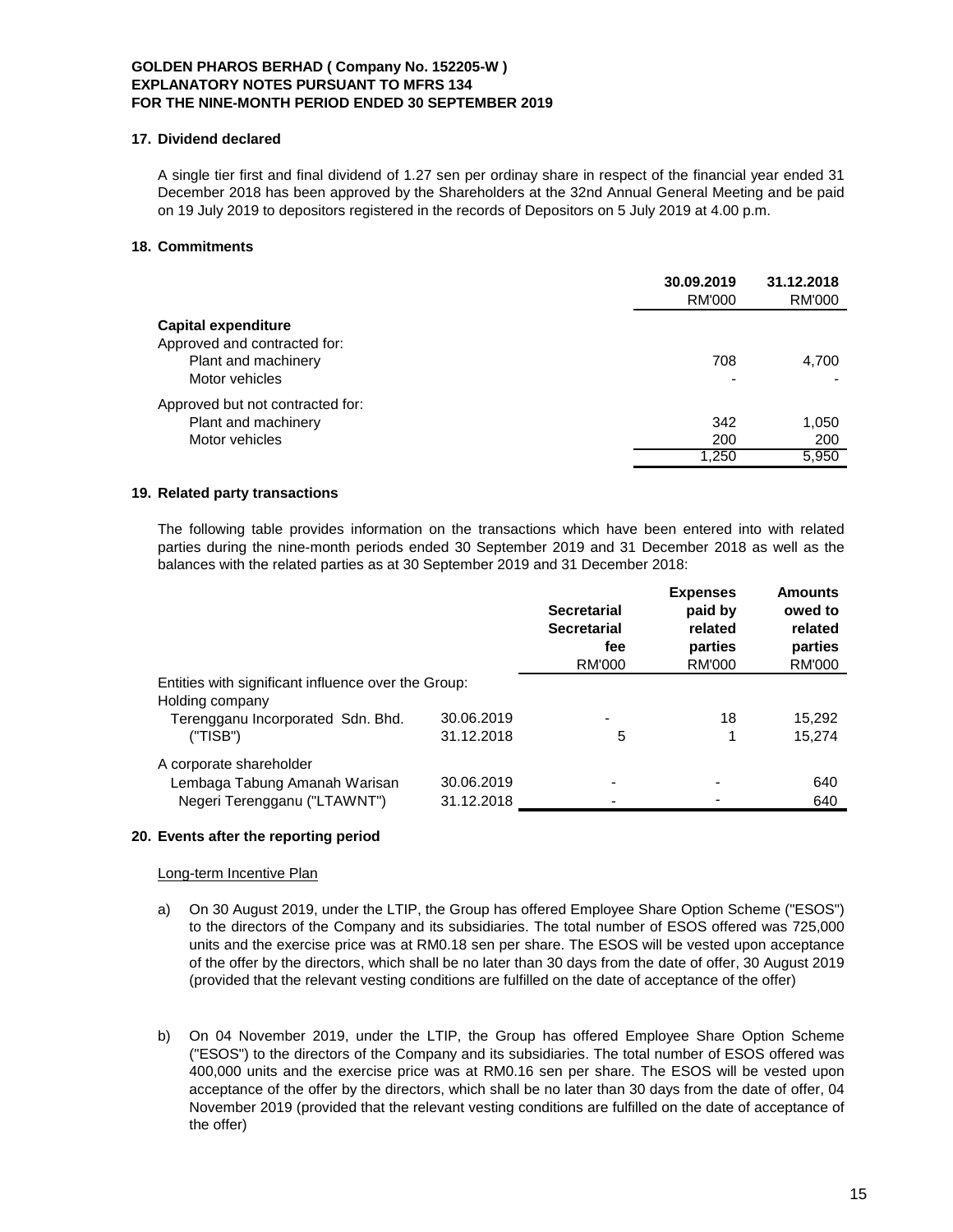### **21. Performance review**

#### **(a) Current Quarter vs Corresponding Quarter of Previous Period (3Q2019 vs 3Q2018)**

The Group's revenue for the current quarter was RM13.75 million, 27% lower than RM18.84 million reported in the previous year's corresponding quarter. Consequently, the Group recorded a loss before taxation of RM2.70 million as compared to a profit before taxation of RM0.43 million recorded in 3Q2018.

The Group result in 3Q2019 was mainly affected by the adverse performance of the Group's harvesting, sawmilling and kiln drying segment.

#### **Harvesting, sawmilling and kiln drying segment**

During the quarter under review, the segment reported a loss before taxation of RM0.50 million as compared to a profit before taxation of RM1.11 million in the previous year's corresponding quarter. The result was in line with the reduction in segment's revenue by 27% to RM9.37 million in 3Q2019 as compared with RM12.79 million reported in 3Q2018.

This unfavourable performance was driven by the reduced quantity of sawn timber sold during the quarter. A total of 4,788 tonne of sawn timber were sold during the quarter under review as compared to 6,137 tonne sold in the same period in the previous year.

#### **Manufacturing segment**

The manufacturing segment which is the manufacturing activities of glass, veneer and woodchip of the Group, reported an adverse performance with a loss before taxation of RM0.72 million in the quarter under review as compared to a profit before taxation of RM0.19 million in 3Q2018.

The segment's loss position was in line with the drop in revenue by 28% in 3Q2019, primarily related to the lukewarm construction projects which affected the glass demand.

# **Other segment**

Other segment which refers to the investment holding and rental of properties activity of the Group, has recorded marginal revenue from its rental. Meanwhile, the segment's loss before taxation increased from RM0.86 million in 3Q2018 to RM1.47 million in 3Q2019 due to increase in certain administrative expenses incurred by the segment during the quarter under review.

#### **(b) Current Period-to-date vs Previous Period-to-date (FY2019 vs FY2018)**

For the nine-month period ended 30 September 2019 (9M2019), the Group registered a loss before taxation of RM2.14 million as compared to a profit before taxation of RM1.66 million reported in the previous year's corresponding period (9M2018). The Group's revenue declined by 15% from RM52.52million reported in 9M2018 to RM44.81 million in the period under review.

#### **Harvesting, sawmilling and kiln drying segment**

In the current period, the segment reported the decline in revenue by 14% from RM34.20 million reported in the 9M2018. As a result, the segment's profit before taxation reduced to RM1.29 million from RM4.08 million in 9M2018.

The delay in commencement of logs extraction activities by the appointed contractors has resulted in lower logs supply to the mills in the current period. For record, a total of 21,355 hoppus tonne logs were extracted during the 9M2019 as compared with 29,458 hoppus tonne logs extracted during the same period in the previous year.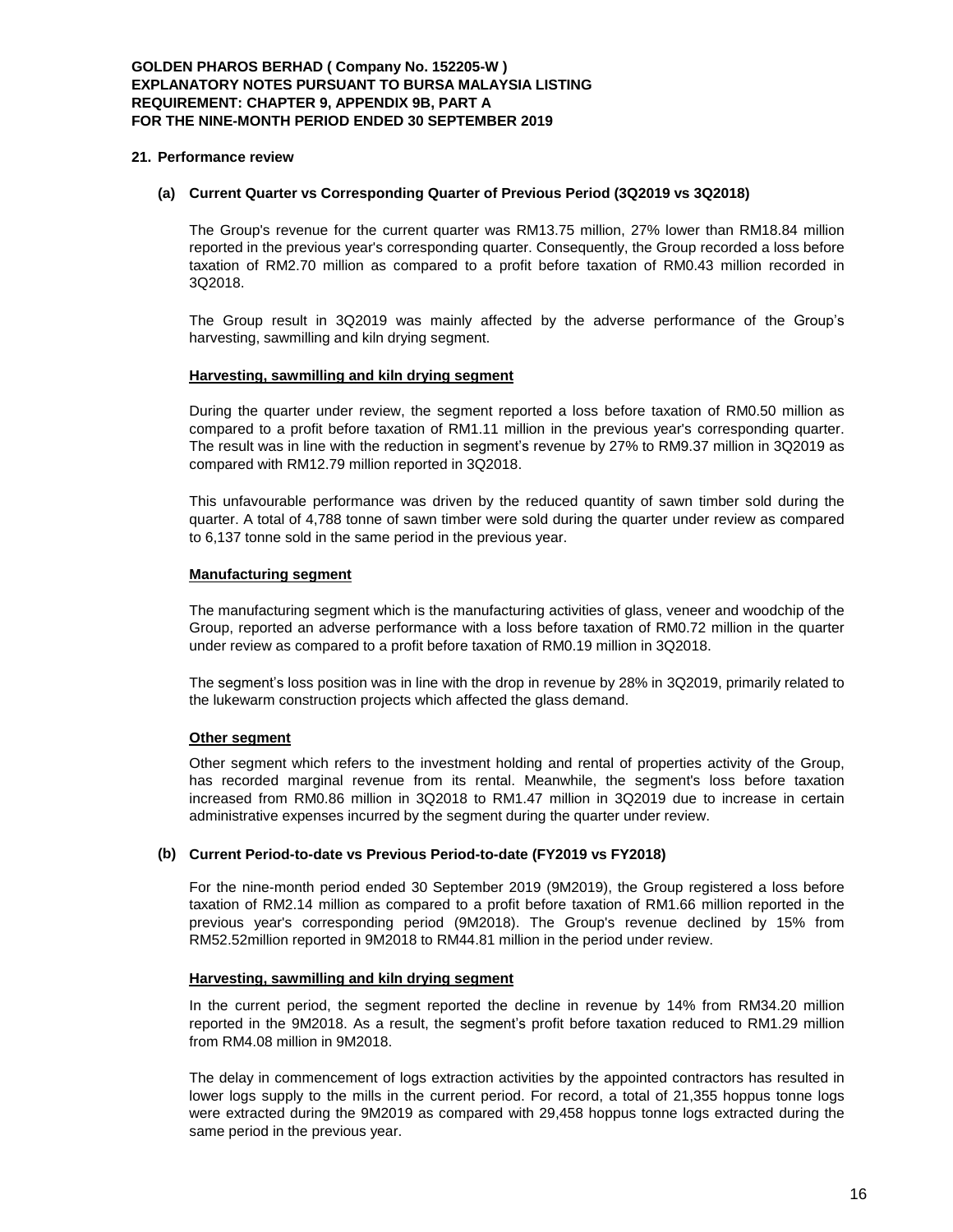# **GOLDEN PHAROS BERHAD ( Company No. 152205-W ) EXPLANATORY NOTES PURSUANT TO BURSA MALAYSIA LISTING REQUIREMENT: CHAPTER 9, APPENDIX 9B, PART A FOR THE NINE-MONTH PERIOD ENDED 30 SEPTEMBER 2019**

### **21. Performance review**

# **(b) Current Period-to-date vs Previous Period-to-date (FY2019 vs FY2018)**

# **Manufacturing segment**

The manufacturing segment reported a loss before taxation of RM0.24 million, as compared with a profit before taxation of RM0.28 million reported in 9M2018. The decrease in profitability was in line with the reduction in segment's revenue by 16%.

The glass operation was still affected by the non-recoverability of construction sectors since early 2018, led to the postponements of the glass order. Meanwhile, the veneer operation has just started in 3Q2018 and the revenue generated was minimal due to low running capacity.

### **Other segment**

Other segment recorded an increase in loss before taxation to RM3.18 million from RM2.71 million reported in 9M2018 due to the increase in segment's expenses by 14%.

#### **22. Material change in performance of operating segments of current quarter compared with immediate preceding quarter**

|                        | <b>Current</b><br>quarter | <b>Immediate</b><br>preceding<br>quarter |
|------------------------|---------------------------|------------------------------------------|
|                        | 30.09.2019                | 30.06.2019                               |
|                        | <b>RM'000</b>             | <b>RM'000</b>                            |
| Revenue                | 13,753                    | 15,403                                   |
| Profit before taxation | (2,700)                   | 258                                      |

The Group's revenue for the quarter under review was RM13.75 million, decreased by 11% from RM15.40 million revenue reported in the Second Quarter 2019 ("2Q2019"). Accordingly, the Group's profit before taxation declined to a loss before taxation of RM2.70 million in the quarter under review.

The harvesting, sawmilling and kiln-drying segment reported loss before taxation of RM0.51 million as compared to profit before taxation of RM1.03 million in the 2Q2019. The segment's revenue was at RM9.37 million, 10% lower than the immediate preceding quarter of RM10.43 million which was related to the lower logs extracted and processed at the sawmills.

The manufacturing segment also reported an adverse performance with a loss before taxation of RM0.72 million in the quarter under review as compared to a profit before taxation of RM0.15 million in the immediate preceding quarter. The reduction in profitability was contributed by the decrease in segment's revenue by 12% due to slowdown in glass demand from construction projects as well as the slight increase in segment's expenses by 6%.

Other segment reported an increase in loss before taxation by 60% from RM0.92 million reported in the immediate preceding quarter. The adverse performance in the quarter under review was contributed by the increase in certain administrative expenses.